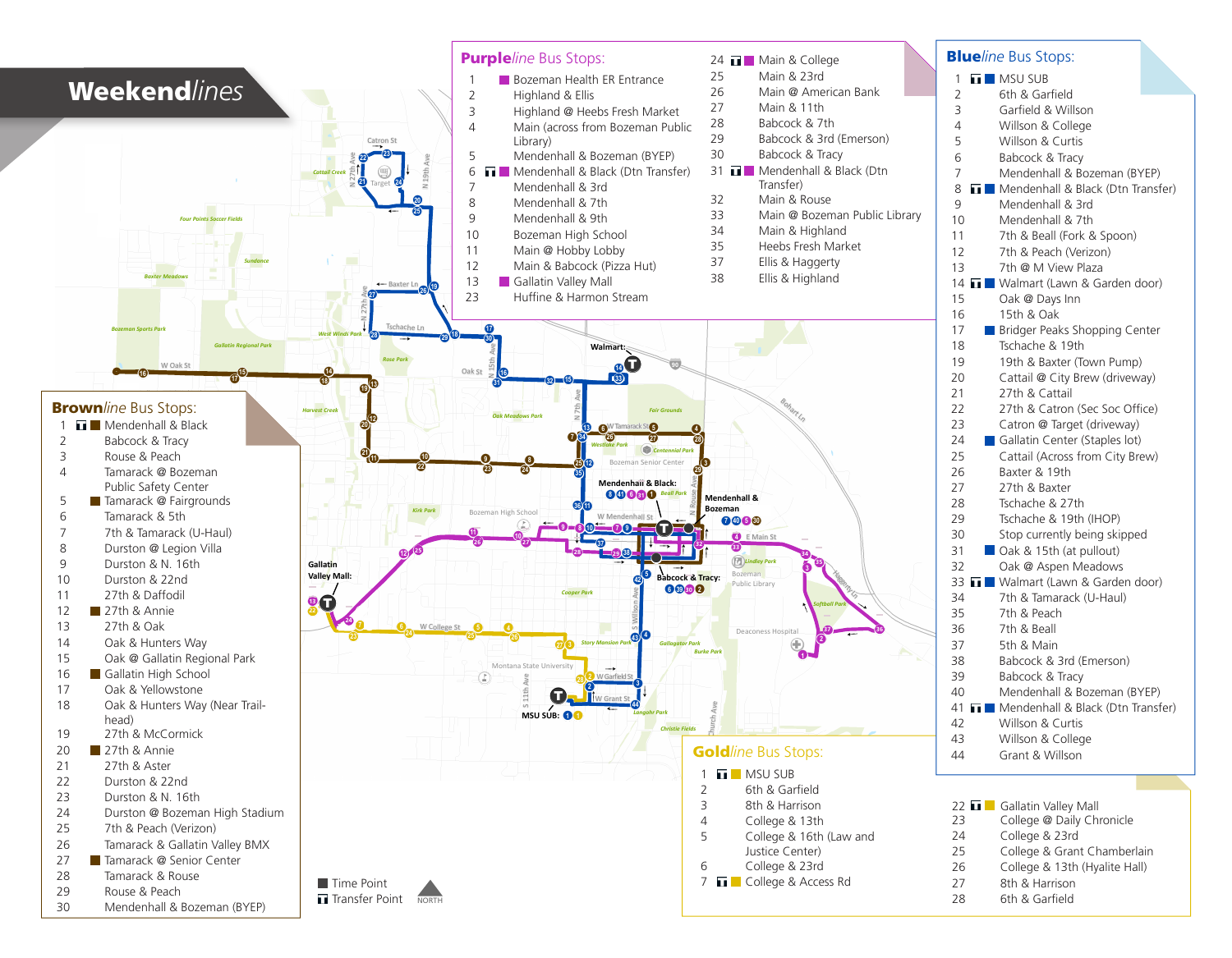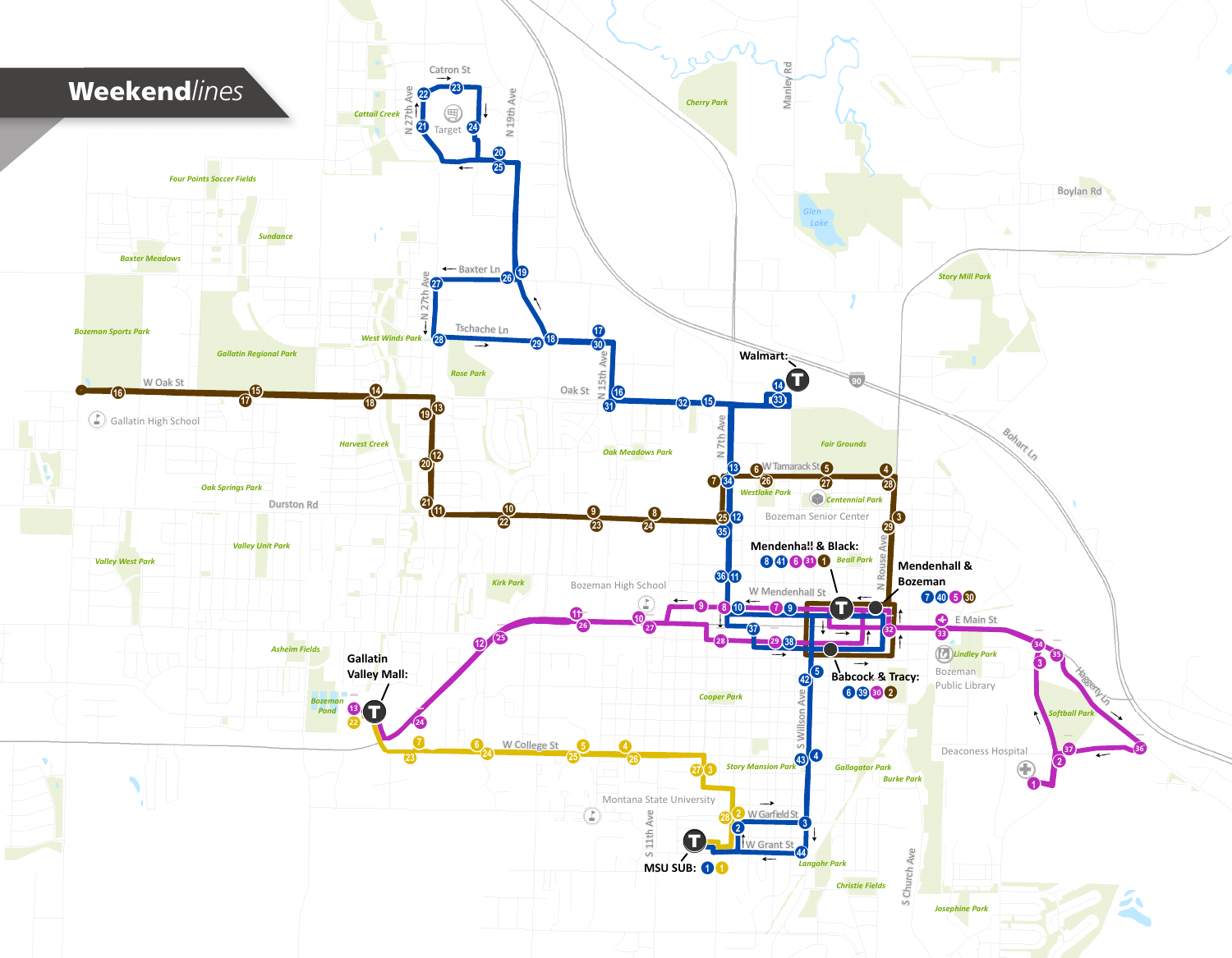

| <b>MSU SUB</b>    | <b>MENDENHALL &amp; BLACK</b><br>(DOWNTOWN TRANSFER) | <b>WAL-MART</b><br>(LAWN & GARDEN DOOR) | <b>BRIDGER PEAKS SHOPPING</b><br><b>CENTER</b> | <b>GALLATIN CENTER</b><br>(STAPLES LOT) |
|-------------------|------------------------------------------------------|-----------------------------------------|------------------------------------------------|-----------------------------------------|
| STOP <sub>1</sub> | STOP 8                                               | <b>STOP 14</b>                          | <b>DETOUR STOP 17</b>                          | <b>STOP 24</b>                          |
| 9:47 AM           | 9:54 AM                                              | 10:02 AM                                | 10:05 AM                                       | 10:13 AM                                |
| 10:47 AM          | 10:54 AM                                             | $11:02$ AM                              | 11:05 AM                                       | $11:13$ AM                              |
| $11:47$ AM        | 11:54 AM                                             | 12:02 PM                                | 12:05 PM                                       | $12:13$ PM                              |
| 12:47 PM          | 12:54 PM                                             | $1:02$ PM                               | $1:05$ PM                                      | $1:13$ PM                               |
| $1:47$ PM         | $1:54$ PM                                            | $2:02$ PM                               | $2:05$ PM                                      | $2:13$ PM                               |
| $2:47$ PM         | $2:54$ PM                                            | $3:02$ PM                               | $3:05$ PM                                      | $3:13$ PM                               |
| $3:47$ PM         | $3:54$ PM                                            | $4:02$ PM                               | $4:05$ PM                                      | $4:13$ PM                               |
| $4:47$ PM         | $4:54$ PM                                            | 5:02 PM                                 | $5:05$ PM                                      | $5:13$ PM                               |
| $5:47$ PM         | 5:54 PM                                              | $6:02$ PM                               | 6:05 PM                                        | $6:13$ PM                               |

# Weekend*lines*

### Blue*line* SOUTH

| <b>GALLATIN CENTER</b><br>(STAPLES LOT) | <b>OAK &amp; 15TH</b><br>(AT PULLOUT) | <b>WAL-MART</b><br>(LAWN & GARDEN DOOR) | <b>MENDENHALL &amp; BLACK</b><br>(DOWNTOWN TRANSFER) | <b>MSU SUB</b>    |                     |
|-----------------------------------------|---------------------------------------|-----------------------------------------|------------------------------------------------------|-------------------|---------------------|
| <b>STOP 24</b>                          | <b>DETOUR STOP 30 &amp; 31</b>        | STOP 33                                 | STOP 41                                              | STOP <sub>1</sub> | <b>CONTINUES AS</b> |
| $9:13$ AM                               | 9:19 AM                               | 9:23 AM                                 | 9:34 AM                                              | 9:40 AM           | <b>Goldline</b>     |
| 10:13 AM                                | $10:19$ AM                            | $10:23$ AM                              | 10:34 AM                                             | 10:40 AM          | <b>Goldline</b>     |
| $11:13$ AM                              | $11:19$ AM                            | $11:23$ AM                              | 11:34 AM                                             | 11:40 AM          | <b>Goldline</b>     |
| $12:13$ PM                              | $12:19$ PM                            | 12:23 PM                                | $12:34$ PM                                           | 12:40 PM          | <b>Goldline</b>     |
| $1:13$ PM                               | $1:19$ PM                             | $1:23$ PM                               | $1:34$ PM                                            | $1:40$ PM         | <b>Goldline</b>     |
| $2:13$ PM                               | $2:19$ PM                             | 2:23 PM                                 | $2:34$ PM                                            | $2:40$ PM         | <b>Goldline</b>     |
| $3:13$ PM                               | $3:19$ PM                             | 3:23 PM                                 | $3:34$ PM                                            | $3:40$ PM         | <b>Goldline</b>     |
| $4:13$ PM                               | $4:19$ PM                             | $4:23$ PM                               | $4:34$ PM                                            | $4:40$ PM         | <b>Goldline</b>     |
| $5:13$ PM                               | 5:19 PM                               | 5:23 PM                                 | 5:34 PM                                              | $5:40$ PM         | <b>Goldline</b>     |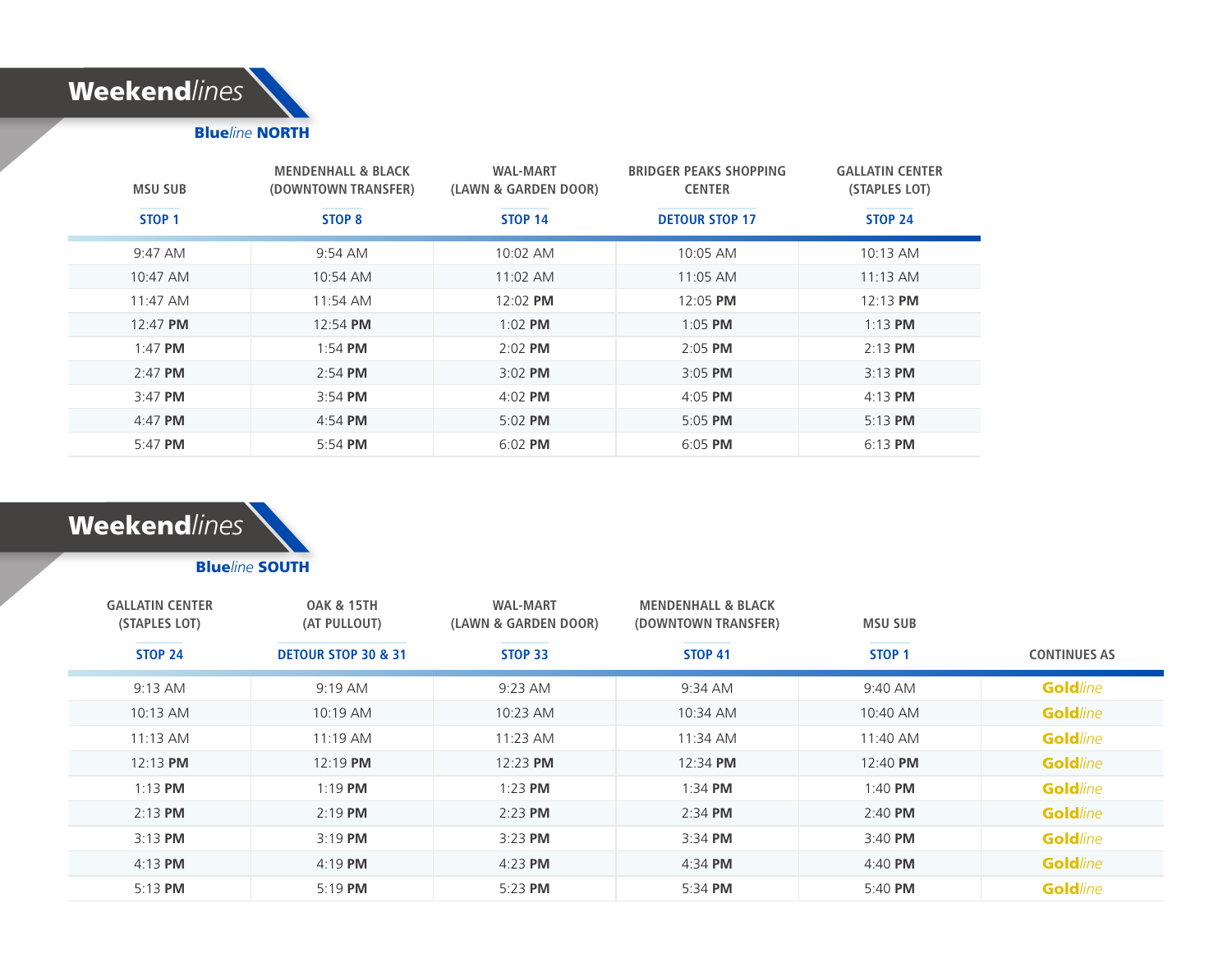

Gold*line* WEST

| <b>MSU SUB</b>    | <b>COLLEGE &amp; ACCESS ROAD</b> |                     |
|-------------------|----------------------------------|---------------------|
| STOP <sub>1</sub> | STOP <sub>7</sub>                | <b>CONTINUES AS</b> |
| $9:45$ AM         | 9:54 AM                          | <b>Purpleline</b>   |
| 10:45 AM          | 10:54 AM                         | <b>Purpleline</b>   |
| $11:45$ AM        | 11:54 AM                         | <b>Purpleline</b>   |
| 12:45 PM          | 12:54 PM                         | <b>Purpleline</b>   |
| $1:45$ PM         | $1:54$ PM                        | <b>Purpleline</b>   |
| 2:45 PM           | 2:54 PM                          | <b>Purpleline</b>   |
| $3:45$ PM         | $3:54$ PM                        | <b>Purpleline</b>   |
| 4:45 PM           | 4:54 PM                          | <b>Purple/ine</b>   |
| 5:45 PM           | 5:54 PM                          | <b>Purpleline</b>   |

## Weekend*lines*

Gold*line* EAST

| <b>GALLATIN VALLEY MALL</b> | <b>MSU SUB</b>    |                     |
|-----------------------------|-------------------|---------------------|
| <b>STOP 22</b>              | STOP <sub>1</sub> | <b>CONTINUES AS</b> |
| $9:32$ AM                   | $9:42 \text{ AM}$ | <b>Blue</b> line    |
| 10:32 AM                    | 10:42 AM          | <b>Blue</b> line    |
| 11:32 AM                    | 11:42 AM          | <b>Blueline</b>     |
| 12:32 PM                    | 12:42 PM          | <b>Blueline</b>     |
| $1:32$ PM                   | $1:42$ PM         | <b>Blue</b> line    |
| $2.32$ PM                   | $2.42$ PM         | <b>Blueline</b>     |
| $3:32$ PM                   | $3:42$ PM         | <b>Blueline</b>     |
| 4:32 PM                     | $4:42$ PM         | <b>Blueline</b>     |
| $5.32$ PM                   | $5.42$ PM         | <b>Blue</b> line    |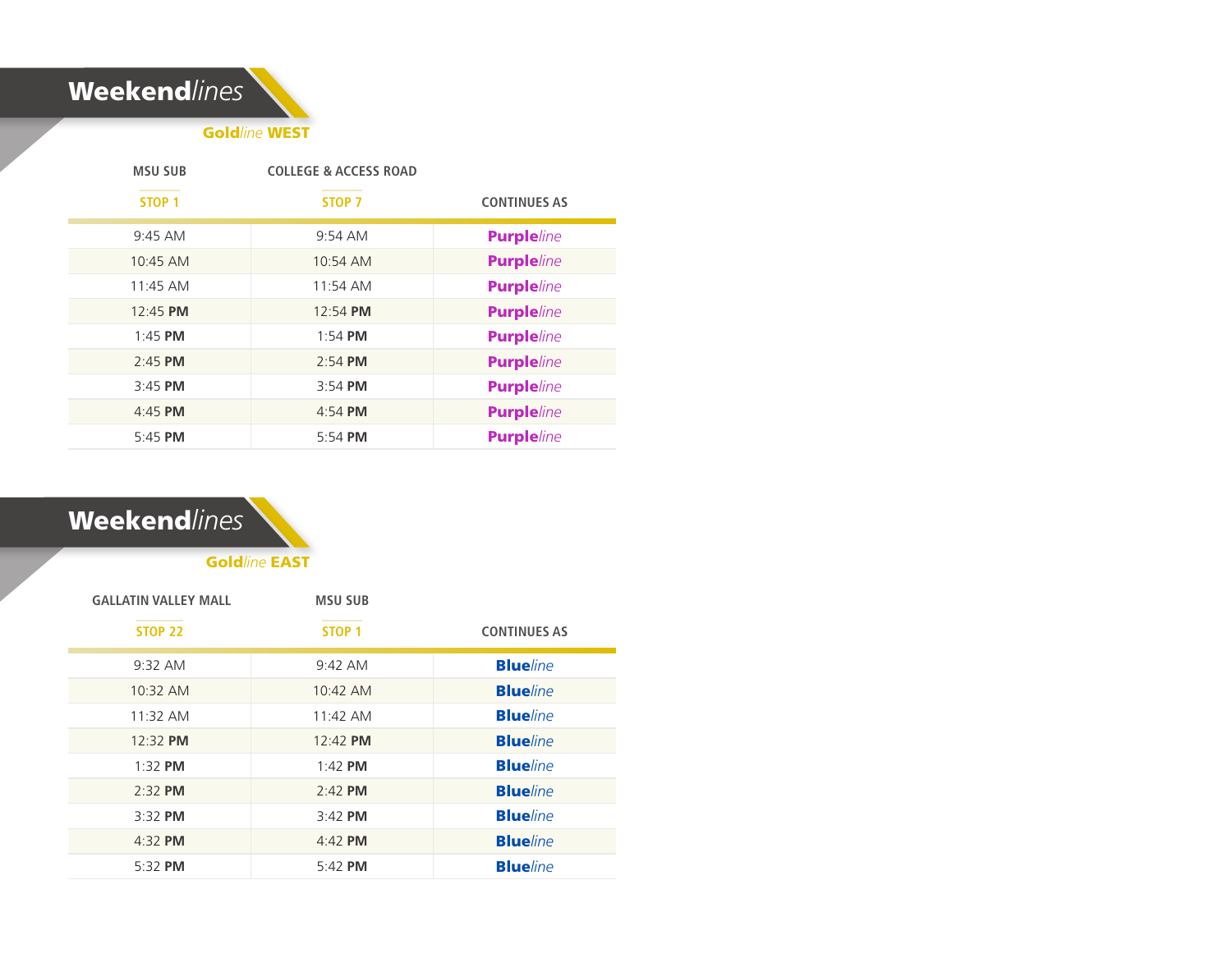

### Purple*line* WEST

| <b>BOZEMAN HEALTH</b><br><b>ER ENTRANCE</b> | <b>MENDENHALL &amp; BLACK</b><br>(DOWNTOWN TRANSFER) | <b>GALLATIN</b><br><b>VALLEY MALL</b> |                     |
|---------------------------------------------|------------------------------------------------------|---------------------------------------|---------------------|
| STOP <sub>1</sub>                           | STOP 6                                               | <b>STOP 13</b>                        | <b>CONTINUES AS</b> |
| $9:15$ AM                                   | 9:23 AM                                              | 9:32 AM                               | <b>Goldline</b>     |
| 10:15 AM                                    | 10:23 AM                                             | 10:32 AM                              | <b>Goldline</b>     |
| $11:15$ AM                                  | $11:23$ AM                                           | 11:32 AM                              | <b>Goldline</b>     |
| $12:15$ PM                                  | 12:23 PM                                             | 12:32 PM                              | <b>Goldline</b>     |
| $1:15$ PM                                   | $1:23$ PM                                            | $1:32$ PM                             | <b>Gold</b> line    |
| $2:15$ PM                                   | 2:23 PM                                              | $2:32$ PM                             | <b>Goldline</b>     |
| $3:15$ PM                                   | $3:23$ PM                                            | 3:32 PM                               | <b>Goldline</b>     |
| $4:15$ PM                                   | $4:23$ PM                                            | $4:32$ PM                             | <b>Goldline</b>     |
| $5:15$ PM                                   | 5:23 PM                                              | 5:32 PM                               | <b>Goldline</b>     |

## Weekend*lines*

Purple*line* EAST

| <b>MAIN &amp; COLLEGE</b> | <b>MENDENHALL &amp; BLACK</b><br>(DOWNTOWN TRANSFER) | <b>BOZEMAN HEALTH</b><br><b>ER ENTRANCE</b> |
|---------------------------|------------------------------------------------------|---------------------------------------------|
| <b>STOP 24</b>            | <b>STOP 31</b>                                       | STOP <sub>1</sub>                           |
| $9:54$ AM                 | $10:05$ AM                                           | $10:15$ AM                                  |
| $10:54$ AM                | $11:05$ AM                                           | $11:15$ AM                                  |
| $11:54$ AM                | $12:05$ PM                                           | $12:15$ PM                                  |
| $12:54$ PM                | $1:05$ PM                                            | $1:15$ PM                                   |
| $1:54$ PM                 | $2:05$ PM                                            | $2:15$ PM                                   |
| $2:54$ PM                 | $3:05$ PM                                            | $3:15$ PM                                   |
| $3.54$ PM                 | $4:05$ PM                                            | $4:15$ PM                                   |
| $4:54$ PM                 | 5:05 PM                                              | $5:15$ PM                                   |
| $5:54$ PM                 | $6:05$ PM                                            | $6:15$ PM                                   |